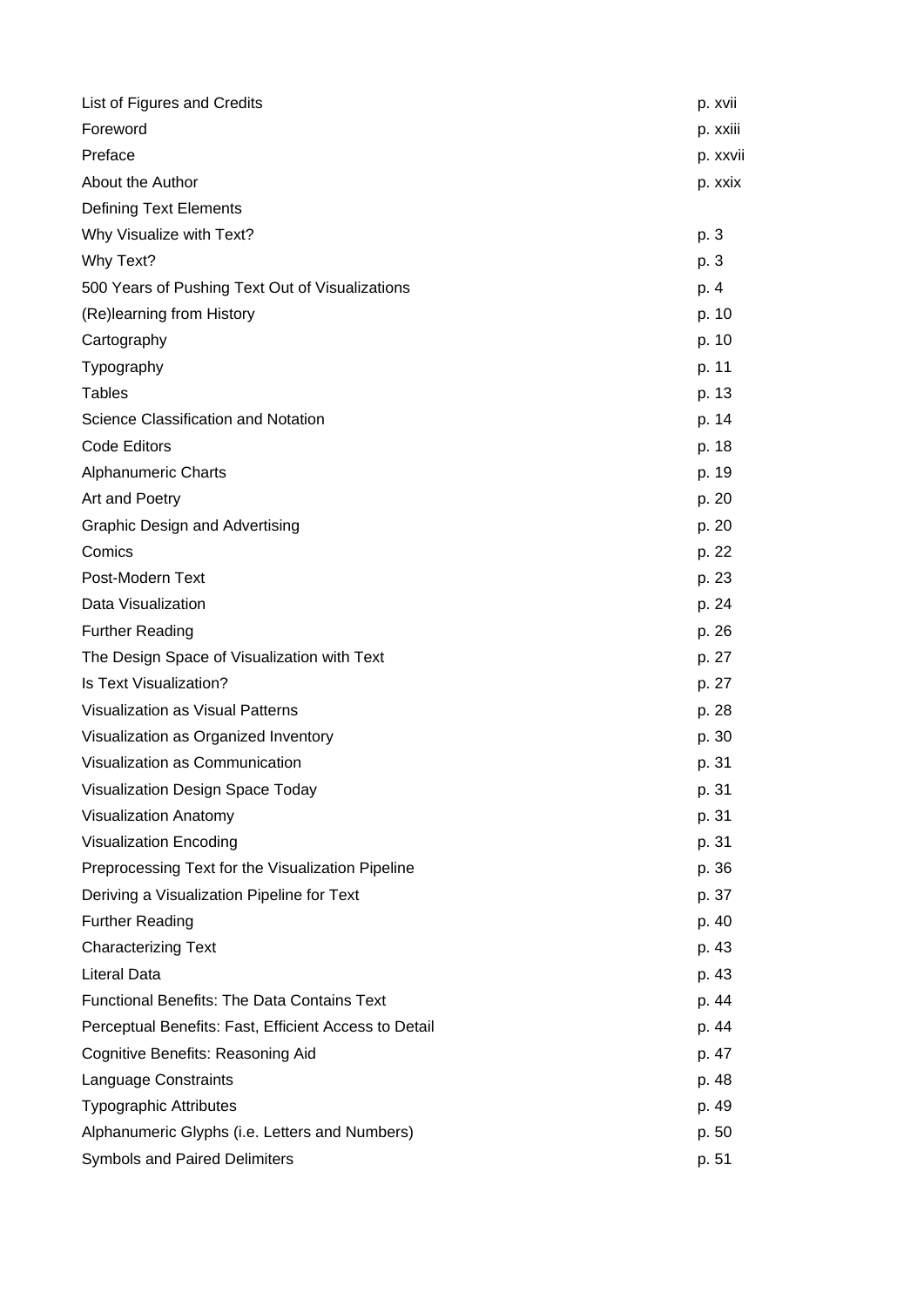| Weight (and Bold)                                                        | p. 52 |
|--------------------------------------------------------------------------|-------|
| Oblique Angle (and Italic)                                               | p. 53 |
| <b>Underlines</b>                                                        | p. 54 |
| Case (Upper, Lower, Small Caps, and Proper)                              | p. 55 |
| Width (Condensed/Expanded, Scaling, and Spacing)                         | p. 56 |
| Typeface (i.e. Font)                                                     | p. 57 |
| Low-Level Font Parameters: X-Height, Contrast, Stress, Serif Types, etc. | p. 59 |
| Shifting Baseline and Text on a Path                                     | p. 61 |
| Non-Type Visual Attributes                                               | p. 62 |
| Size                                                                     | p. 63 |
| Rotation                                                                 | p. 64 |
| <b>Fill Color</b>                                                        | p. 64 |
| <b>Outline and Outline Color</b>                                         | p. 64 |
| <b>Gradients or Drop-Shadows</b>                                         | p. 65 |
| <b>Superimposition and Contrast</b>                                      | p. 66 |
| Distortion and Extrusion                                                 | p. 66 |
| 3D Orientation                                                           | p. 66 |
| Motion                                                                   | p. 67 |
| More: Texture, Blur, Transparency Etc.                                   | p. 67 |
| <b>Marks and Text Scope</b>                                              | p. 67 |
| Point Marks: Characters, Codes, Syllables, and Words                     | p. 68 |
| Line Marks: Phrases and Sentences                                        | p. 69 |
| Area Marks: Paragraphs and Chapters                                      | p. 69 |
| <b>Readability of Text</b>                                               | p. 71 |
| Text Layouts: Prose, Tables, and Lists                                   | p. 71 |
| Prose                                                                    | p. 71 |
| <b>Tables</b>                                                            | p. 72 |
| Lists and Indices                                                        | p. 73 |
| <b>Text Interactions</b>                                                 | p. 74 |
| Text Characterization for Visualization Design Summary                   | p. 76 |
| <b>Further Reading</b>                                                   | p. 77 |
| Using the Design Space                                                   | p. 79 |
| <b>Structured Data and Bertin's Permutations</b>                         | p. 80 |
| Unstructured Data Analysis and NLP                                       | p. 82 |
| <b>Multiple Attributes</b>                                               | p. 85 |
| Roles for Text in Visualizations                                         | p. 86 |
| <b>Visualization Business Opportunities</b>                              | p. 90 |
| <b>Further Reading</b>                                                   | p. 93 |
| Labels                                                                   |       |
| Point Labels                                                             | p. 97 |
| Labels as Point Marks                                                    | p. 97 |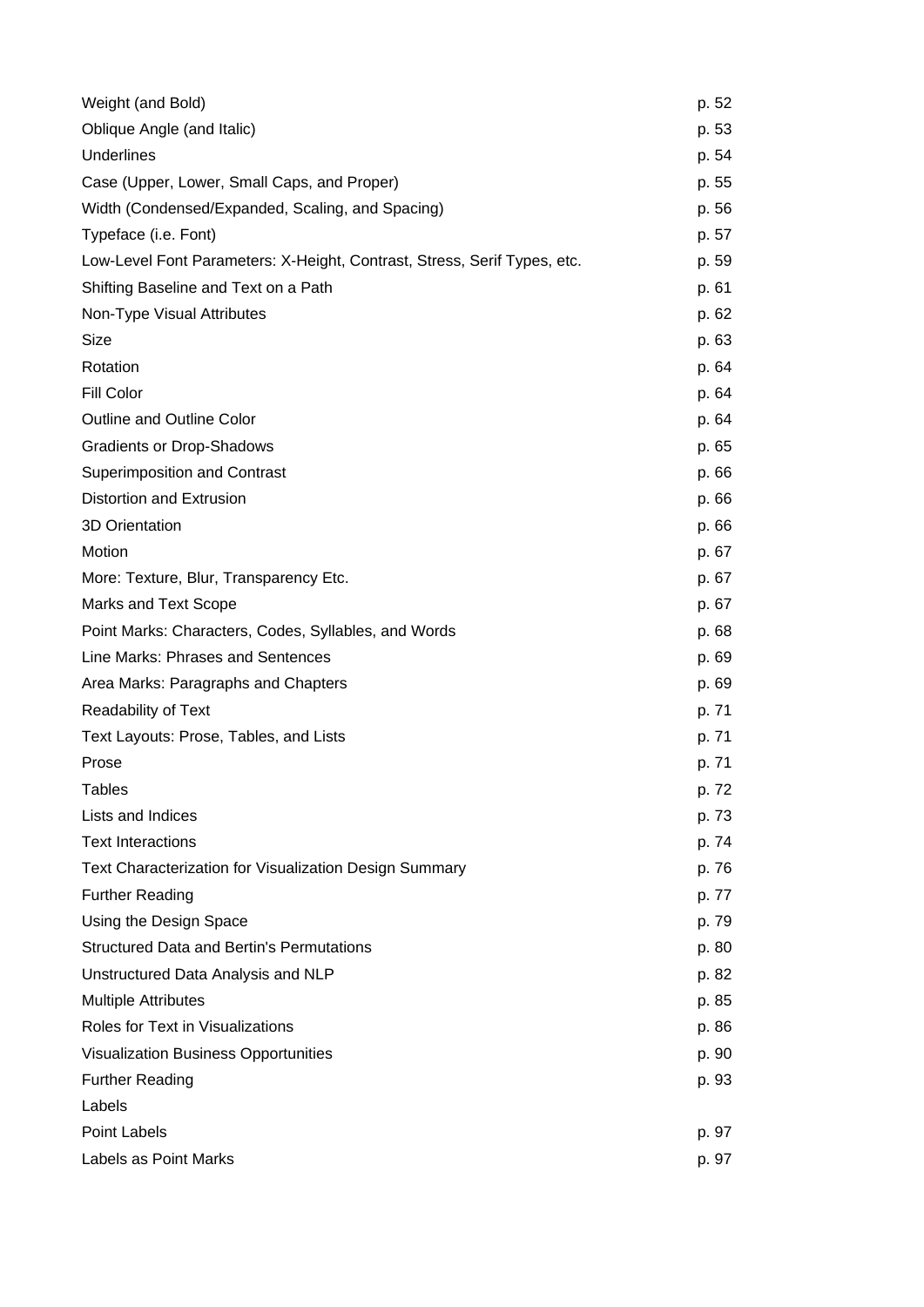| Reading is Faster than Interacting                | p. 97  |
|---------------------------------------------------|--------|
| Codes as Labels                                   | p. 99  |
| <b>Full Labels</b>                                | p. 102 |
| Group Labels and Very Long Labels                 | p. 104 |
| Many Labels and Long Labels                       | p. 106 |
| Massive Data, Labels, and Zoom                    | p. 108 |
| <b>Further Reading</b>                            | p. 110 |
| <b>Distributions</b>                              | p. 111 |
| Highlighting Values in Stem and Leaf Plots        | p. 112 |
| <b>Literal Leaves</b>                             | p. 113 |
| Literal Leaves Showing Alphanumeric Codes         | p. 113 |
| Literal Leaves Showing Words and Phrases          | p. 114 |
| <b>Literal Stems and Literal Leaves</b>           | p. 116 |
| Literal Stems and Leaves with Codes               | p. 116 |
| Literal Stems and Leaves with Words               | p. 118 |
| Literal Stems and Leaves with Phrases             | p. 120 |
| Stems and Leaf Hierarchies and Graphs             | p. 121 |
| Simple Stems and Leaf Hierarchy                   | p. 121 |
| Stems and Leaf Graph                              | p. 122 |
| Stems and Leaf Hierarchies on a Corpus            | p. 124 |
| Stems and Leaf Interactions                       | p. 125 |
| <b>Further Reading</b>                            | p. 130 |
| <b>Microtext Lines</b>                            | p. 131 |
| Text on Paths                                     | p. 131 |
| The Need to Visualize Many Timeseries             | p. 132 |
| Line Charts with Many Lines                       | p. 135 |
| Microtext and River Labels with Many Lines        | p. 138 |
| Do Microtext Lines Work?                          | p. 140 |
| <b>Interactive Microtext Line Charts</b>          | p. 141 |
| Microtext Applied to Other Visualization Layouts  | p. 143 |
| <b>Further Reading</b>                            | p. 144 |
| Formats                                           |        |
| Sets and Categories                               | p. 149 |
| <b>Challenges Visualizing Multiple Categories</b> | p. 149 |
| Indicating Set Membership with Text               | p. 151 |
| Typographic Venn and Euler Diagrams               | p. 153 |
| <b>Typographic Graphs</b>                         | p. 156 |
| <b>Typographic Scatterplots</b>                   | p. 161 |
| <b>Typographic Mosaic Plots</b>                   | p. 162 |
| Typographic Bar Charts with Stacked Labels        | p. 165 |
| <b>Handling Many Categories</b>                   | p. 168 |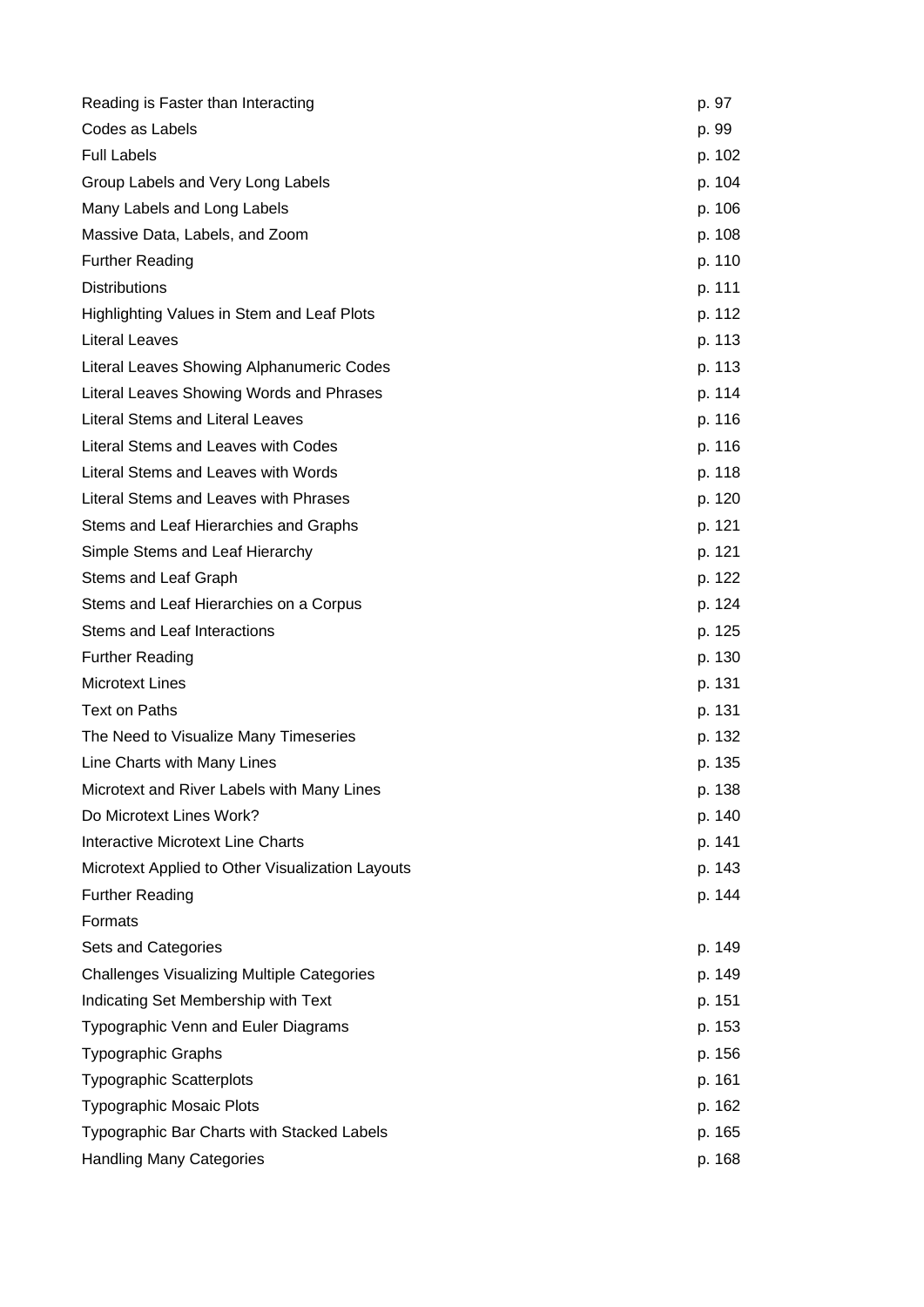| Many Different Visual Attributes                            | p. 168 |
|-------------------------------------------------------------|--------|
| Visual Attributes Applied to Individual Characters          | p. 171 |
| Decoding vs. Noticing a Difference                          | p. 171 |
| <b>Going Further</b>                                        | p. 172 |
| <b>Further Reading</b>                                      | p. 172 |
| Maps and Ordered Data                                       | p. 175 |
| Problems with Thematic Maps                                 | p. 176 |
| Typographic Thematic Map with a Single Ordered Variable     | p. 177 |
| Multi-Variate Typographic Thematic Maps                     | p. 179 |
| <b>Handling Long Labels</b>                                 | p. 180 |
| Scaling to Thousands of Labels                              | p. 180 |
| Non-Distorted Typographic Maps                              | p. 181 |
| Typographic Scope: Paragraphs and Glyphs                    | p. 181 |
| Do Typographic Thematic Maps Work?                          | p. 184 |
| Typographic Ordering with Other Attributes and Layouts      | p. 186 |
| <b>Further Reading</b>                                      | p. 187 |
| <b>Ratios and Quantitative Data</b>                         | p. 189 |
| Quantitative Data                                           | p. 189 |
| Proportions along a String (Bar Charts with Long Labels)    | p. 190 |
| Proportions along Words and Phrases                         | p. 190 |
| Proportions along Lines of Text                             | p. 191 |
| Proportions to Indicate Ranges                              | p. 191 |
| Proportions, Distributions, and Areas                       | p. 192 |
| Proportions in Paragraphs                                   | p. 196 |
| <b>Stacked Proportions</b>                                  | p. 200 |
| <b>Multiple Proportions</b>                                 | p. 200 |
| Semantic Proportions and Expressive Text                    | p. 203 |
| Positions along a String                                    | p. 204 |
| Caveats, Issues, and Limitations                            | p. 205 |
| <b>Text Layouts</b>                                         |        |
| Prose and Prosody                                           | p. 211 |
| <b>Enhanced Reading</b>                                     | p. 211 |
| <b>Skim Formatting</b>                                      | p. 212 |
| Formatting Letters for Pronunciation, Spelling, and Prosody | p. 218 |
| <b>Further Reading</b>                                      | p. 220 |
| Spark Words                                                 | p. 221 |
| <b>Historic Precedent for Sparkwords</b>                    | p. 221 |
| Sparkwords Defined                                          | p. 222 |
| Sparkwords in Narrative                                     | p. 222 |
| Categoric SparkWords                                        | p. 222 |
| <b>Ordered SparkWords</b>                                   | p. 223 |